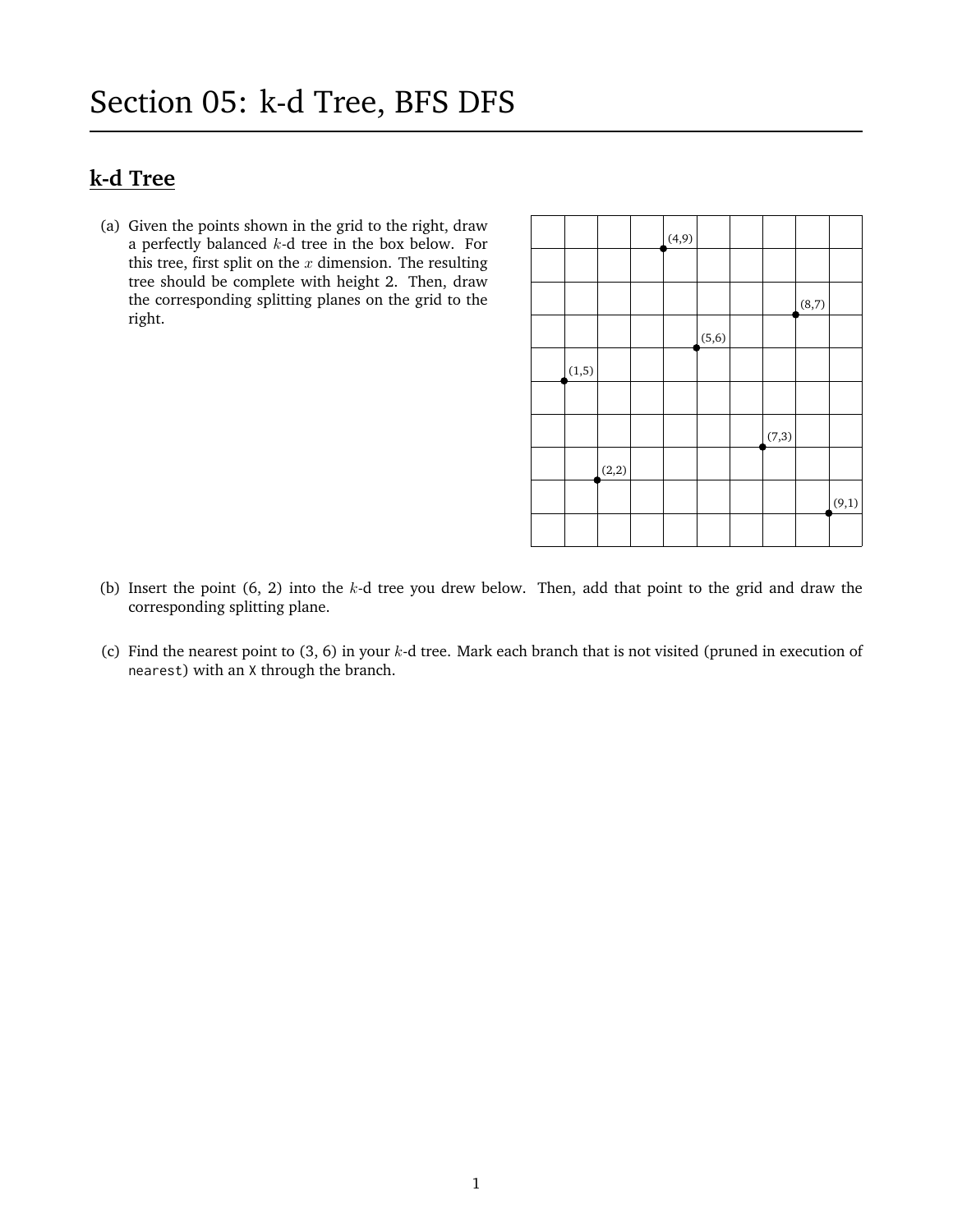## **BFS DFS**

(a) Consider the following graph. Suppose we want to traverse it, starting at node  $A$ .



If we traverse this using *breadth-first search*, what are *two* possible orderings of the nodes we visit? What if we use *depth-first search*?

(b) Same question, but on this graph:



## (c) **Creative Question**

Given a maze in the form of the binary rectangular matrix, find length of the shortest path in a maze from given source to given destination.

The path can only be constrcuted out of cells having value 1 and at any given moment, we can only move one step in one of the four directions. The valid moves are:

**Go Up:**  $(x, y)$   $\rightarrow$   $(x - 1, y)$ **Go Left:**  $(x, y)$   $\rightarrow$   $(x, y - 1)$ **Go Down:**  $(x, y)$  ->  $(x + 1, y)$ **Go Right:**  $(x, y)$  ->  $(x, y + 1)$ 

For example, considering below binary matrix. If source  $= (0, 0)$  and destintion  $= (7, 5)$ , the shortest path from source to destination has length 12.

| L | 1            | 1            | $\mathbf{1}$ | 1              | 1            |              | $0 \quad 0 \quad 1$ |              | $\mathbf{1}$ | -1 |   |
|---|--------------|--------------|--------------|----------------|--------------|--------------|---------------------|--------------|--------------|----|---|
| ſ | 0            | $\mathbf{1}$ | $\mathbf{1}$ | $\mathbf{1}$   | 1            | $\mathbf 1$  | $\mathbf{0}$        | 1            | 0            | 1  | ı |
| ſ | 0            | 0            | 1            | 0              | 1            | 1            | 1                   | 0            | 0            | 1  | 1 |
| E | 1            | 0            | $\mathbf{1}$ | $\mathbf{1}$   | $\mathbf{1}$ | 0            | $\mathbf{1}$        | 1            | 0            | 1  | ı |
| E | 0            | 0            | 0            | $\mathbf{1}$   | 0            | $\mathbf{0}$ | $\mathbf{0}$        | 1            | 0            | 1  | ı |
| E | 1            | 0            | $\mathbf{1}$ | 1              | 1            | 0            | $\mathbf{0}$        | $\mathbf{1}$ | 1            | 0  | ı |
| L | 0            | 0            | 0            | $\overline{0}$ | $\mathbf{1}$ | $\mathbf{0}$ | 0                   | 1            | 0            | 1  | 1 |
| L | 0            | 1            | 1            | 1              | $\mathbf{1}$ | $\mathbf{1}$ | $\mathbf{1}$        | 1            | 0            | 0  | 1 |
| E | $\mathbf{1}$ | 1            | 1            | $\mathbf{1}$   | $\mathbf{1}$ | $0^-$        | 0                   | $\mathbf{1}$ | 1            | 1  | ı |
| L | 0            | 0            | 1            | 0              | 0            | $\mathbf{1}$ | $\mathbf{1}$        | 0            | 0            | 1  | ı |